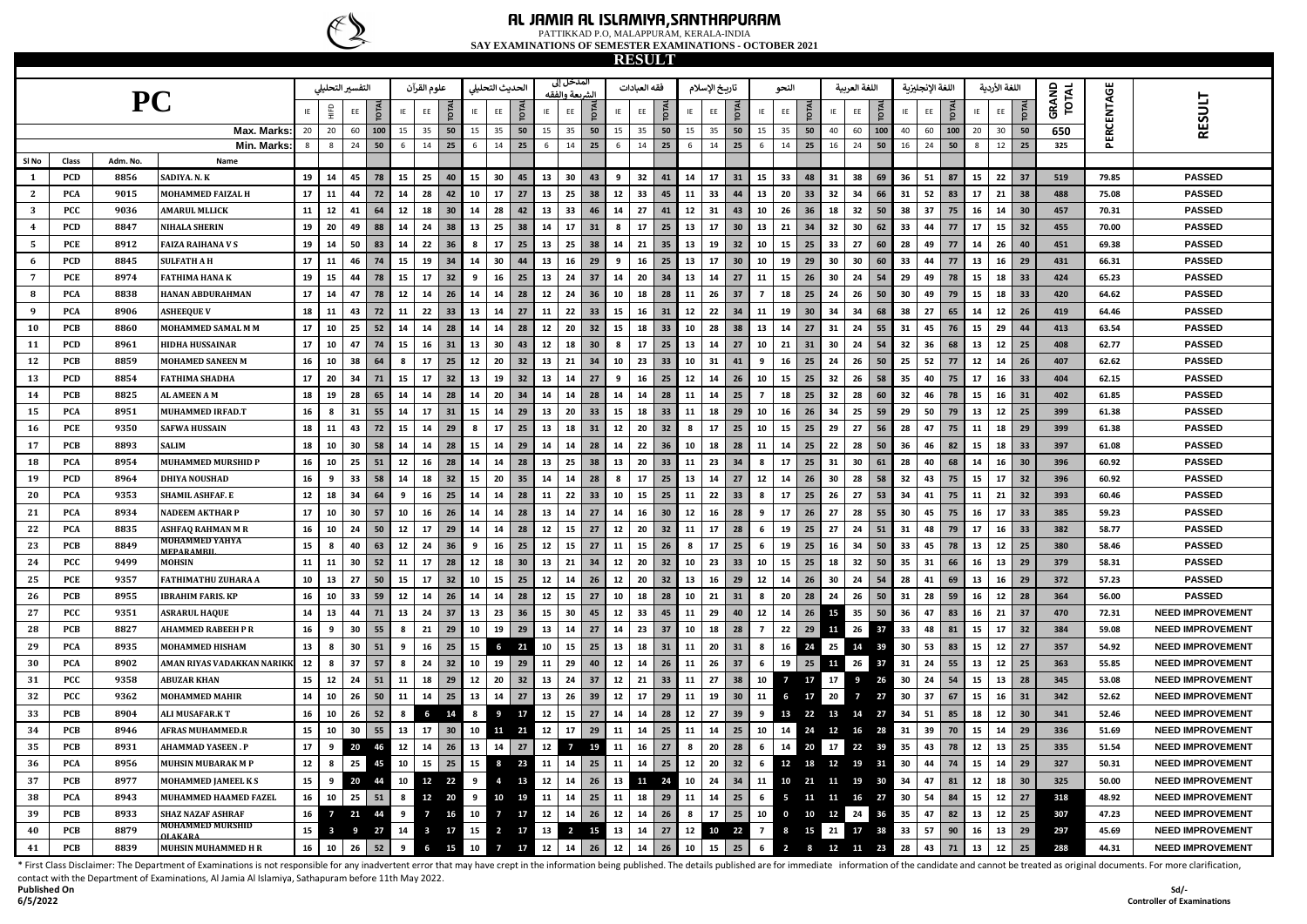\* First Class Disclaimer: The Department of Examinations is not responsible for any inadvertent error that may have crept in the information being published. The details published are for immediate information of the candi original documents. For more clarification, contact with the Department of Examinations, Al Jamia Al Islamiya, Sathapuram before 11th May 2022.

|       |              |          |                              |                 | التفسير التحليلى                 |    |              | علوم القرآن     |                |                 | الحديث التحليلى  |    |                 | علوم الحديث |    |              | أصول الفقه |                |                 | تاريخ الإسلام |    |       | اللغة العربية |    |              | اللغة الإنجليزية |    |       | اللغة الأردية |    | OTAL         | <b>შ</b> |          |                         |
|-------|--------------|----------|------------------------------|-----------------|----------------------------------|----|--------------|-----------------|----------------|-----------------|------------------|----|-----------------|-------------|----|--------------|------------|----------------|-----------------|---------------|----|-------|---------------|----|--------------|------------------|----|-------|---------------|----|--------------|----------|----------|-------------------------|
|       |              |          | UD I                         |                 | $\stackrel{\textstyle\Box}{=}\,$ | EE | <b>TOTAL</b> | IE              | EE             | <b>TOTAL</b>    | IE               | EE | TOTAL           | IE          | EE | <b>TOTAL</b> | IE         | EE             | <b>TOTAL</b>    | IE            | EE | TOTAL | IE            | EE | <b>TOTAL</b> | IE               | EE | TOTAL | IE            | EE | <b>TOTAL</b> | GRAND    | PERCENTA | <b>RESULT</b>           |
|       |              |          | Max. Marks:                  | 20              | 20                               | 60 | 100          | 15              | 35             | 50              | 15               | 35 | 50              | 15          | 35 | 50           | 15         | 35             | 50              | 15            | 35 | 50    | 40            | 60 | 100          | 40               | 60 | 100   | 20            | 30 | 50           | 600      |          |                         |
|       |              |          | Min. Marks:                  |                 | 8                                | 24 | 50           | -6              | 14             | 25              |                  | 14 | 25              | -6          | 14 | 25           |            | 14             | 25              |               | 14 | 25    | 16            | 24 | 50           | 16               | 24 | 50    | 8             | 12 | 25           | 300      |          |                         |
| SI No | <b>Class</b> | Adm. No. | <b>NAME</b>                  |                 |                                  |    |              |                 |                |                 |                  |    |                 |             |    |              |            |                |                 |               |    |       |               |    |              |                  |    |       |               |    |              |          |          |                         |
|       | <b>UDIB</b>  | 8637     | <b>MUHAMMED ALTHAFSS</b>     | 17              | 20                               | 39 | 76           | 14              | 14             | 28              | 12               | 23 | 35              | 11          | 29 | 40           | 11         | 14             | 25              | 12            | 15 | 27    | 38            | 37 | 75           | 34               | 41 | 75    | 16            | 12 | 28           | 409      | 68.1667  | <b>PASSED</b>           |
|       | <b>UDIA</b>  | 9264     | <b>SHAHAMA SUBAIR</b>        | 16              | 15                               | 44 | 75           | <b>11</b>       | 20             | 31              | 14               | 22 | 36              | 11          | 23 | 34           | 13         | 32             | 45              | 11            | 15 | 26    | 29            | 40 | 69           | 30               | 34 | 64    | 14            | 12 | 26           | 406      | 67.6667  | <b>PASSED</b>           |
|       | <b>UDIB</b>  | 9184     | <b>SHUAIB ABDUL NASSER K</b> | 17              | 20                               | 46 | 83           | 13              | 20             | 33              | 12 <sup>12</sup> | 19 | 31              | 12          | 14 | 26           | 11         | 22             | 33 <sup>°</sup> | 12            | 14 | 26    | 34            | 37 | 71           | 32               | 39 | 71    | 15            | 13 | 28           | 402      | 67       | <b>PASSED</b>           |
|       | <b>UDIB</b>  | 9046     | <b>ARSALAN REHMANI</b>       | 17              | 20                               | 41 | 78           | -11             | 16             | 27              | 11               | 22 | 33              | 11          | 14 | 25           | 11         | 19             | 30 <sup>°</sup> | 11            | 19 | 30    | 36            | 28 | 64           | 27               | 35 | 62    | 18            | 26 | $\vert$ 44   | 393      | 65.5     | <b>PASSED</b>           |
|       | <b>UDIA</b>  | 9247     | <b>RAYYAN SHAHUL</b>         | 16              | 10                               | 34 | 60           | 14              | 15             | 29              | 13               | 24 | 37              | 14          | 15 | 29           |            | 21             | 28              | 12            | 27 | 39    | 34            | 24 | 58           | 31               | 37 | 68    | 17            | 19 | 36           | 384      | 64       | <b>PASSED</b>           |
|       | <b>UDIA</b>  | 9235     | <b>AISHA JAMEELATH</b>       | 16              | 10                               | 39 | 65           | 15              | 14             | 29              | 14               | 20 | 34              | 14          | 19 | 33           | 13         | 22             | 35              | 13            | 14 | 27    | 34            | 29 | 63           | 26               | 39 | 65    | 15            | 13 | 28           | 379      | 63.1667  | <b>PASSED</b>           |
|       | <b>UDIB</b>  | 8657     | <b>RAMEES ALI KP</b>         | 17 <sup>2</sup> |                                  | 45 | 69           | 13 <sup>2</sup> | 17             | 30 <sup>°</sup> | 13               | 23 | 36              | 11          | 20 | 31           | 11         | 21             | 32              | 12            | 14 | 26    | 32            | 24 | 56           | 33               | 43 | 76    | 15            | 22 | 37           | 393      | 65.5     | <b>NEED IMPROVEMENT</b> |
|       | <b>UDIB</b>  | 8769     | <b>SYED AMMAAR</b>           | 16              |                                  | 31 | 54           | 10 <sup>1</sup> | $\overline{7}$ | 17              | 11               | 19 | 30 <sup>°</sup> | 12          | 14 | 26           | 13         | $\overline{7}$ | 20              | 10            | 15 | 25    | 34            | 24 | 58           | 32               | 44 | 76    | 17            | 12 | 29           | 335      | 55.8333  | <b>NEED IMPROVEMENT</b> |

Published On

6/5/2022 Controller of Examinations Sd/-



## **AL JAMIA AL ISLAMIYA,SANTHAPURAM**

PATTIKKAD P.O, MALAPPURAM, KERALA-INDIA

**SAY EXAMINATIONS OF SEMESTER EXAMINATIONS - OCTOBER 2021**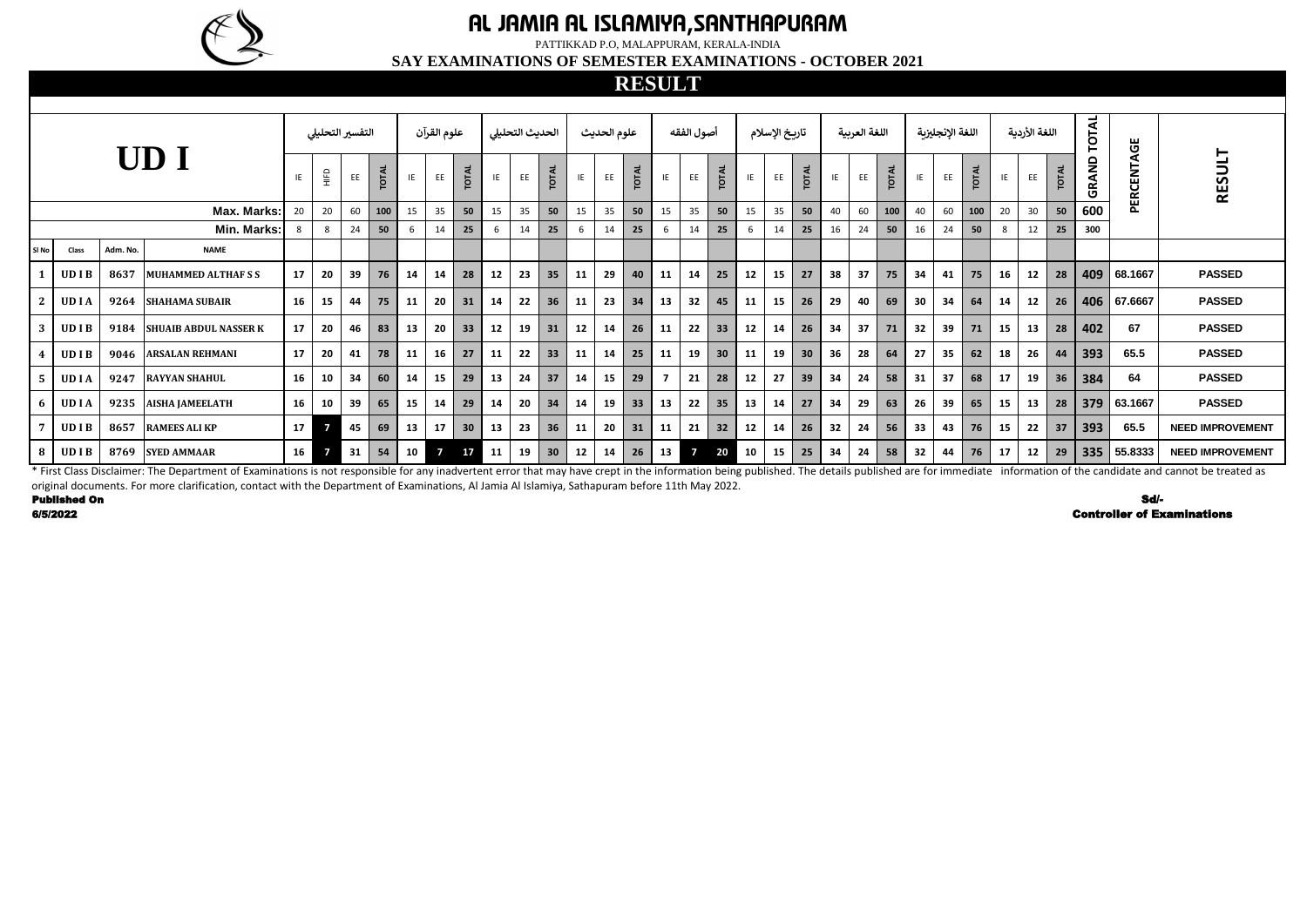| <b>UD</b> II |              |          |                           |    |     | التفسير التحليلى |              |    | علوم القرآن |              |     | الحديث التحليلى |              |    | أصول الفقه -<br>القواعد الفقهية |              |    | العقيدة |                 |     | حجية السنة |                 |    | فقه المعاملات -<br>المعاوضات |                 |    | اللغة العربية |              |          | اللغة الإنجليزية |       | <b>TOTAL</b> |            |                         |
|--------------|--------------|----------|---------------------------|----|-----|------------------|--------------|----|-------------|--------------|-----|-----------------|--------------|----|---------------------------------|--------------|----|---------|-----------------|-----|------------|-----------------|----|------------------------------|-----------------|----|---------------|--------------|----------|------------------|-------|--------------|------------|-------------------------|
|              |              |          |                           | IE | HID | EE               | <b>TOTAL</b> | IE | EE          | <b>TOTAL</b> | IE  | EE              | <b>TOTAL</b> | IE | EE                              | <b>TOTAL</b> | IE | EE      | <b>TOTAL</b>    | IE  | EE         | <b>TOTAL</b>    | IE | EE                           | <b>TOTAL</b>    | IE | EE            | <b>TOTAL</b> | $\sf IE$ | EE               | TOTAL | GRAND        | PERCENTAGE | <b>RESULT</b>           |
|              |              |          | <b>Max. Marks:</b>        | 20 | 20  | 60               | 100          | 15 | 35          | 50           | 15  | 35              | 50           | 15 | 35                              | 50           | 15 | 35      | 50              | 15  | 35         | 50              | 15 | 35                           | 50              | 40 | 60            | 100          | 40       | 60               | 100   | 600          |            |                         |
|              |              |          | Min. Marks:               | 8  | - 8 | 24               | 50           | -6 | 14          | 25           |     | 14              | 25           | -6 | 14                              | 25           | -6 | 14      | 25              | - 6 | 14         | 25              | -6 | 14                           | 25              | 16 | 24            | 50           | 16       | 24               | 50    | 300          |            |                         |
| SI No        | Class        | Adm. No. | <b>NAME</b>               |    |     |                  |              |    |             |              |     |                 |              |    |                                 |              |    |         |                 |     |            |                 |    |                              |                 |    |               |              |          |                  |       |              |            |                         |
|              | <b>UDIIB</b> |          | 8379 SAYYID SABIQ K B     | 16 | 20  | 43               | 79           | 15 | 26          | 41           | -14 | 27              | 41           | 11 | 31                              | 42           | 10 | 23      | 33 <sup>2</sup> | 15  | 28         | 43              | 13 | 28                           | 41              | 37 | 51            | 88           | 37       | 53               | 90    | 498          | 83         | <b>PASSED</b>           |
|              | <b>UDIIB</b> | 8881     | <b>R NIHMATHULLAH</b>     | 16 | 16  | 36               | 68           | 15 | 26          | 41           | 13  | 31              | 44           | 13 | 28                              | 41           | 13 | 20      | 33              | 14  | 21         | 35              | 15 | 24                           | 39              | 39 | 41            | 80           | 39       | 43               | 82    | 463          | 77.1667    | <b>PASSED</b>           |
|              | <b>UDIIB</b> |          | 8175 MD WASIF             | 16 | 17  | 28               | 61           | 15 | 14          | 29           | -14 | 27              | 41           | 9  | 27                              | 36           | 12 | 14      | 26              | 13  | 19         | 32 <sub>2</sub> | 14 | 22                           | 36              | 32 | 35            | 67           | 23       | 27               | 50    | 378          | 63         | <b>PASSED</b>           |
|              | <b>UDIIB</b> | 8407     | <b>MUHAMMED HASHIM PA</b> | 16 | 8   | 29               | 53           | 12 | 19          | 31           | 12  | 21              | 33           |    | 25                              | 32           | 12 | 14      | 26              | 14  | 20         | 34              | 13 | 20                           | 33 <sup>2</sup> | 33 | 35            | 68           | 25       | 40               | 65    | 375          | 62.5       | <b>PASSED</b>           |
|              | <b>UDIIB</b> | 8435     | <b>RASOOM RAFFEE K</b>    | 16 | -8  | 34               | 58           | 14 | 15          | 29           | 13  | 20              | 33           | -9 | 16                              | 25           | 11 | 14      | 25              | 14  | 19         | 33              | 15 | 17                           | 32 <sup>2</sup> | 33 | 25            | 58           | 33       | 38               | 71    | 364          | 60.6667    | <b>PASSED</b>           |
|              | <b>UDIIB</b> | 8348     | <b>BASIL PA</b>           | 18 | 20  | 40               | 78           | 14 | 34          | 48           | 12  | 25              | 37           | 13 | A                               | 13           | 14 | 27      | 41              | 15  | 29         | 44              | 13 | 30                           | 43              | 39 | 51            | 90           | 34       | 47               | 81    | 475          | 79.1667    | <b>NEED IMPROVEMENT</b> |
|              | <b>UDIIB</b> |          | 8372 NADHIR JAMEEL KS     | 18 | -8  | 30 <sub>2</sub>  | 56           | 14 | 14          | 28           | 12  | 24              | 36           | 6  | 14                              | 20           |    | 10 11   | 21              | 15  | 19         | 34              | 12 | 21                           | 33              | 35 | 31            | 66           | 25       | 44               | 69    | 363          | 60.5       | <b>NEED IMPROVEMENT</b> |
| -8           | <b>UDIIB</b> |          | 8361 MUHAMMED AFNAN C     | 16 | 8   | 35               | 59           | 8  | 19          | 27           | 8   | 24              | 32           | 9  | 16                              | 25           | 9  | 17      | 26              |     | 23         | 30              | 14 | 23                           | 37              | 13 | 24            | 37           | 22       | 36               | 58    | 331          | 155.1667   | <b>NEED IMPROVEMENT</b> |

6/5/2022

Published On First Class Disclaimer: The Department of Examinations is not responsible for any inadvertent error that may have crept in the information being published. The details published are for immediate information of the candida documents. For more clarification, contact with the Department of Examinations, Al Jamia Al Islamiya, Sathapuram before 11th May 2022.

Sd/- Controller of Examinations



### **AL JAMIA AL ISLAMIYA,SANTHAPURAM**

PATTIKKAD P.O, MALAPPURAM, KERALA-INDIA

**SAY EXAMINATIONS OF SEMESTER EXAMINATIONS - OCTOBER 2021**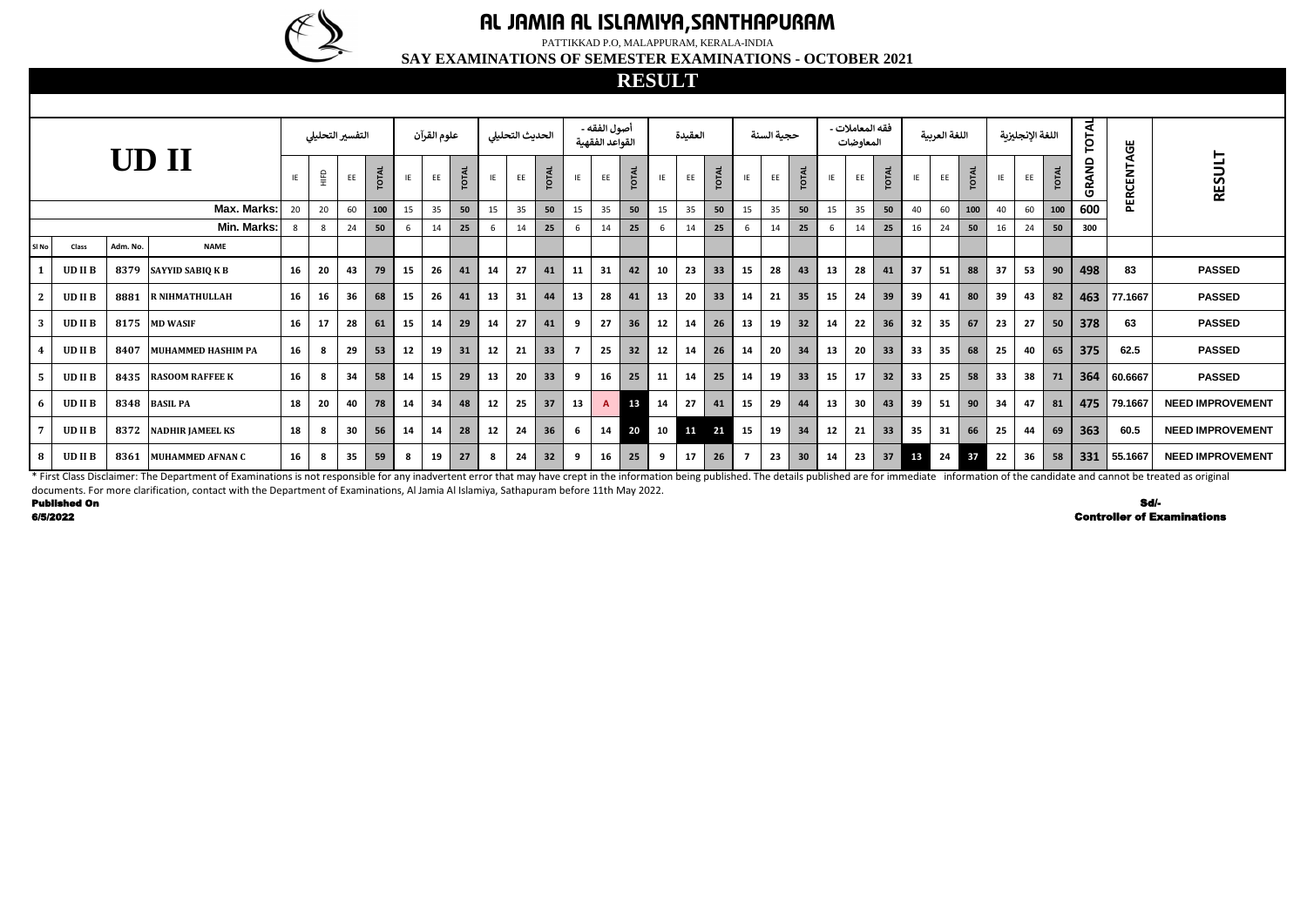|                  |                     |          |                                                                                                                                                                                                                                |    | دراسات قرآنية<br>معاصرة |                 |    | مناهج المحدثين |              |    | فقه الأسرة |       |                | فقه<br>المعاملات(الفرائ<br>ٺ . |                 |    | فقه العبادات<br>(الزكاة) |                   |    | مقارنة الأدبان |                                         |    | تاريخ الإسلام   |                   |              | اللغة العربية |              |                 | اللغة الإنجليزية |              |            | الفكر الإسلامي<br>الحديث |              | TOTAL | LШ.                               |                         |
|------------------|---------------------|----------|--------------------------------------------------------------------------------------------------------------------------------------------------------------------------------------------------------------------------------|----|-------------------------|-----------------|----|----------------|--------------|----|------------|-------|----------------|--------------------------------|-----------------|----|--------------------------|-------------------|----|----------------|-----------------------------------------|----|-----------------|-------------------|--------------|---------------|--------------|-----------------|------------------|--------------|------------|--------------------------|--------------|-------|-----------------------------------|-------------------------|
|                  |                     |          | UD III                                                                                                                                                                                                                         | IE | EE                      | <b>TOTAL</b>    | IE | EE             | <b>TOTAL</b> | IE | EE         | TOTAL | IE             | EE                             | <b>TOTAL</b>    | IE | EE                       | <b>TOTAL</b>      | IE | EE             | <b>TOTAL</b>                            | IE | EE              | TOTAL             | IE           | EE            | <b>TOTAL</b> | IE              | EE               | <b>TOTAL</b> | IE         | EE                       | <b>TOTAL</b> | GRAND | ERCENTAG                          | <b>RESULT</b>           |
|                  |                     |          | Max. Marks:                                                                                                                                                                                                                    | 15 | 35                      | 50              | 15 | 35             | 50           | 15 | 35         | 50    | 15             | 35                             | 50              | 15 | 35                       | 50                | 15 | 35             | 50                                      | 15 | 35              | 50                | 15           | 35            | 50           | 40              | 60               | 100          | $\vert$ 15 | 35                       | 50           | 550   | $\overline{\mathbf{a}}$           |                         |
|                  |                     |          | Min. Marks:                                                                                                                                                                                                                    | 6  | 14                      | 25              | 6  | 14             | 25           | 6  | 14         | 25    | 6              | 14                             | 25              | 6  | 14                       | 25                | 6  | 14             | 25                                      | 6  | 14              | 25                | -6           | 14            | 25           | 16              | 24               | 50           | 6          | 14                       | 25           | 275   |                                   |                         |
| Sl No            | <b>CLASS</b>        | Adm. No. | <b>NAME</b>                                                                                                                                                                                                                    |    |                         |                 |    |                |              |    |            |       |                |                                |                 |    |                          |                   |    |                |                                         |    |                 |                   |              |               |              |                 |                  |              |            |                          |              |       |                                   |                         |
|                  |                     |          | UD III A   8130 HAFSA ABDUL RAHIMAN                                                                                                                                                                                            | 13 | 32                      | 45              | 15 | 32             | 47           | 14 | 34         | 48    | 12             | 27                             | 39              | 14 | 34                       | 48                | 13 | 28             | 41                                      | 12 | 25              | 37                | 12           | 32            | 44           | 36              | 59               | 95           | 12         | 25                       | - 37         | 481   | 87.4545                           | <b>PASSED</b>           |
| <sup>2</sup>     |                     |          | UD III A 8046 AHSANA MA                                                                                                                                                                                                        | 13 | 30 <sub>o</sub>         | 43              | 12 | 27             | 39           | 14 | 32         | 46    | 13             | 29                             | 42              | 14 | 34                       | 48                | 13 | 25             | 38                                      | 12 |                 | $26 \mid 38$      | 12           | 34            | 46           | 37              | 50 l             | 87           | 9          |                          | $26$ 35      | 462   | 84                                | <b>PASSED</b>           |
| 3                |                     |          | UD III A 8094 HANNA KP                                                                                                                                                                                                         | 13 | 34                      | 47              | 14 | 29             | 43           | 15 | 34         | 49    | 10             | 23                             | 33              | 14 | 29                       | 43                | 14 | 30             | 44                                      | 12 | 25              | 37                | 13           | 31            | 44           | 36 <sup>1</sup> | 37               | 73           | 11         | $20 \mid 31$             |              | 444   | 80.7273                           | <b>PASSED</b>           |
| $\boldsymbol{4}$ |                     |          | UD III A   8034   KADHEEJA ABDUL AZEEZ                                                                                                                                                                                         | 14 | 30                      | 44              | 15 | 24             | 39           | 12 | 27         | 39    | 9              | 21                             | 30 <sup>1</sup> | 15 | 31                       | 46                | 14 | 30             | 44                                      | 13 | 25 <sub>1</sub> | 38                | 14           | 27            | 41           | 30 <sup>1</sup> | 36               | 66           | $\vert$ 11 | 25                       | 36           | 423   | 76.9091                           | <b>PASSED</b>           |
| 5                |                     |          | UD III B 8005 THARIQ PASHA NK                                                                                                                                                                                                  | 13 | 28                      | 41              | 15 | 22             | 37           | 12 | 28         | 40    | $\overline{7}$ | 18                             | 25 <sub>1</sub> | 14 |                          | $25 \mid 39 \mid$ | 13 | 25             | $\begin{array}{c} \n 38 \n \end{array}$ | 12 |                 | $26 \mid 38$      | 13           | 26            | 39           | 31              | -35 I            | 66           | $\vert$ 11 | 24 35                    |              | 398   | 72.3636                           | <b>PASSED</b>           |
| 6                |                     |          | UD III B 8069 NASEEH FAROOQUE A                                                                                                                                                                                                | 11 | 18                      | 29              | 14 | 14             | 28           | 13 | 24         | 37    | $\overline{7}$ | 18                             | 25              | 14 |                          | $30 \mid 44$      | 12 | $23 \mid 35$   |                                         | 12 |                 | $18$ 30           | 14           | 19            | 33           | 36              | 43               | 79           | - 9        |                          | $21 \mid 30$ | 370   | 67.2727                           | <b>PASSED</b>           |
|                  |                     |          | UD III A   8108 AREEBA THASNEEM P                                                                                                                                                                                              | 13 | 20                      | 33 <sup>2</sup> | 14 |                | $15 \mid 29$ | 12 | 24         | 36    | $\overline{7}$ | 18                             | 25              | 14 |                          | $30 \mid 44 \mid$ | 12 | $22 \mid 34$   |                                         | 12 |                 | $20 \mid 32$      | 12           | 17            | 29           | 30 l            |                  | $35 \mid 65$ | $\vert$ 10 |                          | $16 \mid 26$ | 353   | 64.1818                           | <b>PASSED</b>           |
|                  | $8$   UD III A      |          | 7998 MUHSINA NISAR                                                                                                                                                                                                             | 13 | 25                      | 38              | 14 | 26             | 40           | 12 | 29         | 41    | 10             | 23                             | 33              | 13 |                          | $23 \mid 36 \mid$ | 12 | 21             | $ 33\rangle$                            | 12 |                 | $31 \mid 43 \mid$ | $\mathbf{0}$ | 16            | 16           | 33              | 29               | 62           | 8          |                          | $23 \mid 31$ | 373   | 67.8182                           | <b>NEED IMPROVEMENT</b> |
|                  |                     |          | * First Class Disclaimer: The Department of Examinations is not responsible for any inadvertent error that may have crept in the information being published. The details published are for immediate information of the candi |    |                         |                 |    |                |              |    |            |       |                |                                |                 |    |                          |                   |    |                |                                         |    |                 |                   |              |               |              |                 |                  |              |            |                          |              |       |                                   |                         |
|                  | <b>Published On</b> |          | original documents. For more clarification, contact with the Department of Examinations, Al Jamia Al Islamiya, Sathapuram before 11th May 2022.                                                                                |    |                         |                 |    |                |              |    |            |       |                |                                |                 |    |                          |                   |    |                |                                         |    |                 |                   |              |               |              |                 |                  |              |            |                          |              |       | Sd/-                              |                         |
|                  | 6/5/2022            |          |                                                                                                                                                                                                                                |    |                         |                 |    |                |              |    |            |       |                |                                |                 |    |                          |                   |    |                |                                         |    |                 |                   |              |               |              |                 |                  |              |            |                          |              |       | <b>Controller of Examinations</b> |                         |



# **AL JAMIA AL ISLAMIYA,SANTHAPURAM**

PATTIKKAD P.O, MALAPPURAM, KERALA-INDIA

**SAY EXAMINATIONS OF SEMESTER EXAMINATIONS - OCTOBER 2021**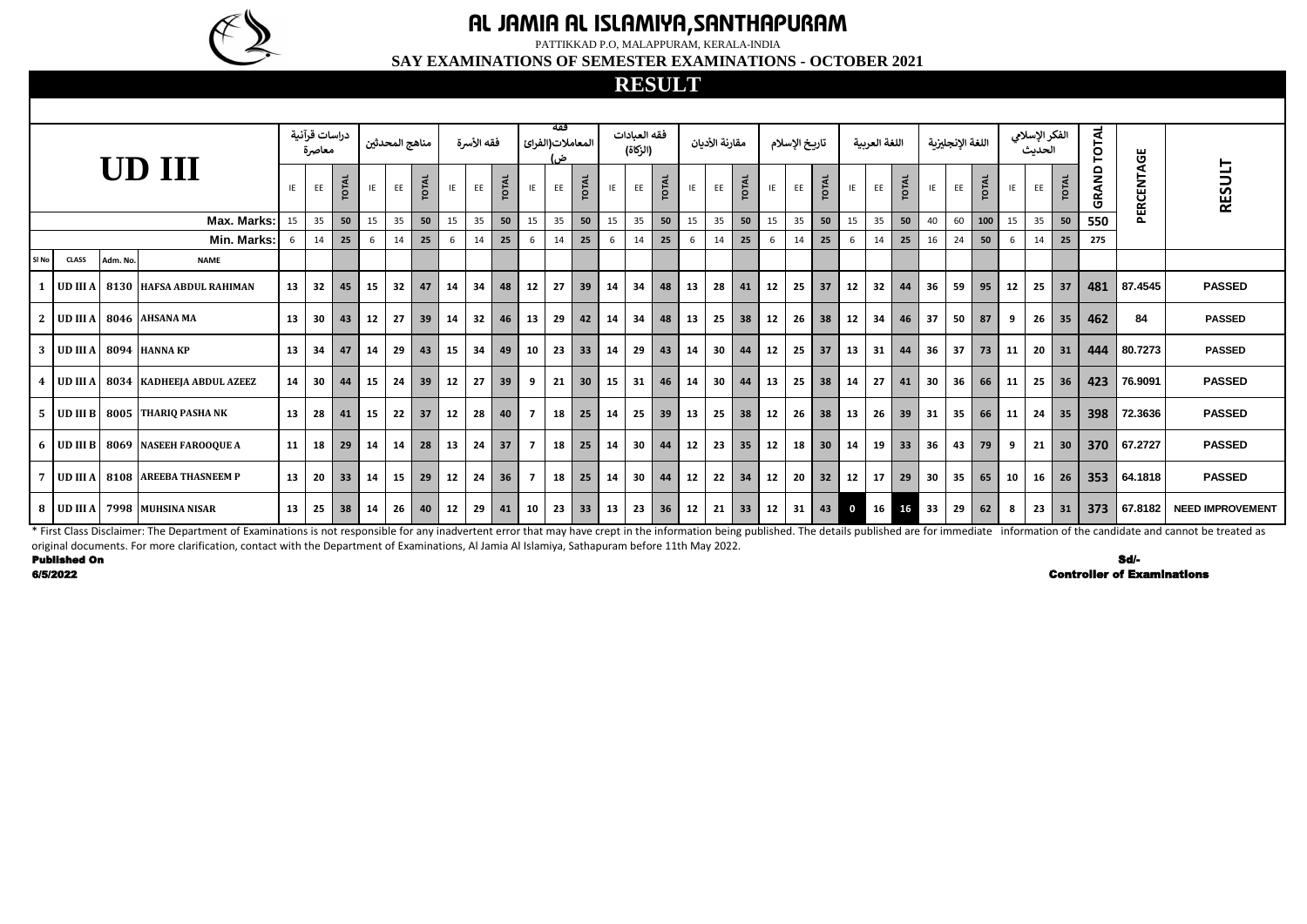|                |                     |          |                                                                                                                                                                                                                                |                 | التفسير التحليلي     |                 |                 |                         | علوم القرآن |              |       | أحاديث الأحكام |                 |                | علوم الحديث |                 |     | المدخل إلى فقه<br>المعاملات المالىة |                 |           | أصول الفقه |                 |    | اللغة العربية |              |    | اللغة الإنجليزبة |              |    | اللغة الأردية   |              | <b>TOTAL</b> |            |                                   |
|----------------|---------------------|----------|--------------------------------------------------------------------------------------------------------------------------------------------------------------------------------------------------------------------------------|-----------------|----------------------|-----------------|-----------------|-------------------------|-------------|--------------|-------|----------------|-----------------|----------------|-------------|-----------------|-----|-------------------------------------|-----------------|-----------|------------|-----------------|----|---------------|--------------|----|------------------|--------------|----|-----------------|--------------|--------------|------------|-----------------------------------|
|                |                     |          | <b>SRI</b>                                                                                                                                                                                                                     | IE              | $\frac{\Omega}{\Xi}$ | EE              | <b>TOTAL</b>    | IE                      | EE          | <b>TOTAL</b> | IE    | EE             | <b>TOTAL</b>    | IE             | EE.         | <b>TOTAL</b>    | IE  | EE                                  | <b>TOTAL</b>    | IE        | EE         | <b>OTAL</b>     | IE | EE            | <b>TOTAL</b> | IE | EE               | <b>TOTAL</b> | IE | EE              | <b>TOTAL</b> | GRAND        | PERCENTAGE | <b>RESULT</b>                     |
|                |                     |          | <b>Max. Marks:</b>                                                                                                                                                                                                             | 20              | 20                   | 60              | 100             | 15                      | 35          | 50           | 15    | 35             | 50              | 15             | 35          | 50              | 15  | 35                                  | 50              | 15        | 35         | 50              | 40 | 60            | 100          | 40 | 60               | 100          | 20 | 30              | 50           | 600          |            |                                   |
|                |                     |          | Min. Marks:                                                                                                                                                                                                                    | 8               | 8                    | 24              | 50              | -6                      | 14          | 25           | 6     | 14             | 25              | 6              | 14          | 25              | -6  | 14                                  | 25              | 6         | 14         | 25              | 16 | 24            | 50           | 16 | 24               | 50           | -8 | 12              | 25           | 300          |            |                                   |
| SI No          | <b>CLASS</b>        | Adm. No. | <b>NAME</b>                                                                                                                                                                                                                    |                 |                      |                 |                 |                         |             |              |       |                |                 |                |             |                 |     |                                     |                 |           |            |                 |    |               |              |    |                  |              |    |                 |              |              |            |                                   |
|                | <b>SRIB</b>         | 8663     | <b>SHAHBAZ HYDER CK</b>                                                                                                                                                                                                        | 16              | 18                   | 37              | 71              | 10                      | 23          | 33           | 12    | 30             | 42              | 12             | 31          | 43              | 15  | 29                                  | 44              | 12        | 32         | 44              | 34 | 36            | 70           | 30 | 47               | 77           | 18 | 23              | 41           | 465          | 77.5       | <b>PASSED</b>                     |
| $\mathbf{2}$   | <b>SRIA</b>         | 8676     | <b>ARIFA FIDA A</b>                                                                                                                                                                                                            | 17              | 14                   | 32              | 63              | 14                      | 14          | 28           | 14    | 17             | 31              | 11             | 15          | 26              | - 9 | 27                                  | 36 <sup>°</sup> | 11        | -14        | 25              | 34 | 24            | 58           | 32 | 35               | 67           | 12 | 13              | 25           | 359          | 59.833     | <b>PASSED</b>                     |
| 3              | <b>SRIB</b>         | 8623     | <b>LESIN TM</b>                                                                                                                                                                                                                | 14              | 12                   | 24              | 50              | 8                       | 18          | 26           | 12    | 18             | 30 <sup>°</sup> | 12             | 15          | 27              | 14  | 20                                  | 34              | <b>11</b> | 19         | 30 <sup>°</sup> | 29 | 38            | 67           | 30 | 31               | 61           | 10 | 15              | 25           | 350          | 58.333     | <b>PASSED</b>                     |
|                | <b>SRIA</b>         | 8739     | <b>FATHIMA RASHA</b>                                                                                                                                                                                                           | 17              | 14                   | 28              | 59              | 10                      | 15          | 25           | 13    | 24             | 37              | 10             | 15          | 25              | -9  | 16                                  | 25              | 10        | 15         | 25              | 24 | 28            | 52           | 28 | 47               | 75           | 15 | 12              | 27           | 350          | 58.333     | <b>PASSED</b>                     |
| 5              | <b>SRIB</b>         | 8746     | <b>SHAIKH AADIL BASHAR</b><br><b>AFZAL HUSEIN</b>                                                                                                                                                                              | 14              | 18                   | 26              | 58              | 7                       | 18          | 25           | 13    | 18             | 31              | 12             | 19          | 31              | 13  | 16                                  | 29              | <b>11</b> | -14        | 25              | 21 | 33            | 54           | 29 | 29               | 58           | 15 | 21              | 36           | 347          | 57.833     | <b>PASSED</b>                     |
| 6              | <b>SRIB</b>         | 8628     | <b>MOHAMED ALI JOWHAR</b>                                                                                                                                                                                                      | 14              | 14                   | 24              | 52 <sub>2</sub> | -6                      | 19          | 25           | 12    | 17             | 29              | 12             | 14          | 26              | 10  | 20                                  | 30 <sub>2</sub> | 11        | 14         | 25              | 34 | 24            | 58           | 28 | 36               | 64           | 15 | 14              | 29           | 338          | 56.333     | <b>PASSED</b>                     |
| $\overline{7}$ | <b>SRIB</b>         | 8647     | <b>MUHAMMED ROSHAN CN</b>                                                                                                                                                                                                      | 14              | 8                    | 28              | 50              | -6                      | 19          | 25           | 12    | 16             | 28              | 10             | 15          | 25              | 10  | 15                                  | 25              | 12        | 18         | 30 <sup>°</sup> | 29 | 26            | 55           | 27 | 46               | 73           | 12 | 13              | 25           | 336          | 56         | <b>PASSED</b>                     |
| 8              | <b>SRIB</b>         | 8362     | <b>MUHAMMED AFSAL TK</b>                                                                                                                                                                                                       | 14              | 0                    | 30              | 44              | -6                      | 19          | 25           | 13    | 16             | 29              | 14             | 14          | 28              | 12  | 10                                  | 22              | 11        | 26         | 37              | 30 | 37            | 67           | 32 | 51               | 83           | 14 | 14              | 28           | 363          | 60.5       | <b>NEED IMPROVEMENT</b>           |
| 9              | <b>SRIB</b>         | 8629     | <b>MOHAMMED ASEEB</b>                                                                                                                                                                                                          | 14              | 20                   | 24              | 58              | $\mathbf{3}$            | 14          | 17           | 13    | 17             | 30 <sup>°</sup> | 12             | 16          | 28              | 14  | 14                                  | 28              | <b>11</b> | 24         | 35              | 32 | 34            | 66           | 30 | 41               | 71           | 14 | 14              | 28           | 361          | 60.167     | <b>NEED IMPROVEMENT</b>           |
| <b>10</b>      | <b>SRIB</b>         | 8768     | <b>MOHAMMED SADATULLA</b><br><b>KOTWAL</b>                                                                                                                                                                                     | 14              | 13                   | 29              | 56              |                         | 22          | 27           | 14    | 22             | 36              | 14             | 16          | 30 <sub>o</sub> | 12  | 20                                  | 32 <sub>2</sub> | 12        | 15         | 27              | 33 | 24            | 57           | 32 | 24               | 56           | 17 | 18              | 35           | 356          | 59.333     | <b>NEED IMPROVEMENT</b>           |
| <b>11</b>      | <b>SRIB</b>         | 8617     | <b>HAMDAN TP</b>                                                                                                                                                                                                               | 14              | 16                   | 19              | 49              |                         | 16          | 20           | 12    | 14             | 26              | 12             | 19          | 31              | 10  | 20                                  | 30 <sup>°</sup> | 11        | 16         | 27              | 20 | 39            | 59           | 29 | 43               | 72           | 14 | 13              | 27           | 341          | 56.833     | <b>NEED IMPROVEMENT</b>           |
| 12             | <b>SRIB</b>         | 8616     | <b>FUAD SANEEN A</b>                                                                                                                                                                                                           | 16              | 19                   | $5\overline{)}$ | 40              | -5                      | 22          | 27           | 12    | 14             | 26              | 10             | 15          | 25              | 14  | 17                                  | 31              | 13        | 16         | 29              | 20 | 30            | 50           | 34 | 47               | 81           | 15 | 18              | 33           | 342          | 57         | <b>NEED IMPROVEMENT</b>           |
| 13             | <b>SRIB</b>         | 8745     | <b>MOHAMMED HAAMID</b><br><b>MOHAMMED ILYAS</b>                                                                                                                                                                                | 12              | 5                    | 26              | 43              | 9                       | 22          | 31           | 13    | 18             | 31              | 10             | 17          | 27              | 10  | 26                                  | 36              | 11        | 20         | 31              | 20 | 30            | 50           | 31 | 24               | 55           | 17 | 21              | 38           | 342          | 57         | <b>NEED IMPROVEMENT</b>           |
| 14             | <b>SRIB</b>         | 8766     | <b>SHAIKH UBED UR RAHEMAN</b><br><b>SAJJAD</b>                                                                                                                                                                                 | 14              | 12                   | 24              | 50              | 6                       | 19          | 25           | 13    | 15             | 28              | 12             | 18          | 30 <sub>o</sub> | 13  | 16                                  | 29              | 10        | 15         | 25              | 26 | 27            | 53           | 29 | 18               | 47           | 16 | 18              | 34           | 321          | 53.5       | <b>NEED IMPROVEMENT</b>           |
| 15             | <b>SRIB</b>         | 8652     | <b>MUHSINTH</b>                                                                                                                                                                                                                | 12              |                      | 25              | 43              | $\overline{\mathbf{3}}$ | 21          | 24           | 13    | 19             | 32              | $\overline{ }$ | 18          | 25              | 10  | 15                                  | 25              | 9         | 16         | 25              | 21 | 29            | 50           | 28 | 42               | <b>70</b> l  | 12 | 18 <sup>1</sup> | 30           | 324          | 54         | <b>NEED IMPROVEMENT</b>           |
| 16             | <b>SRIB</b>         | 8660     | <b>SABAH TP</b>                                                                                                                                                                                                                | 12              | 6                    | 17              | 35              |                         | 16          | 19           | 13    | 15             | 28              | 12             | 15          | 27              | 13  | 19                                  | 32              | 12        | 14         | 26              | 32 | 27            | 59           | 29 | 36               | 65           | 16 | 12              | 28           |              | 319 53.167 | <b>NEED IMPROVEMENT</b>           |
| 17             | <b>SRIB</b>         | 8592     | <b>ALEEF RAHMAN A</b>                                                                                                                                                                                                          | 16              |                      | 26              | 49              | $\overline{\mathbf{3}}$ | 14          | 17           | 12    | 18             | 30 <sup>°</sup> | 13             | 15          | 28              | 12  | 16                                  | 28              | 12        | 14         | 26              | 23 | 32            | 55           | 29 | 32               | 61           | 13 | 12 <sup>1</sup> | 25           | 319          | 53.167     | <b>NEED IMPROVEMENT</b>           |
| 18             | <b>SRIB</b>         | 8579     | <b>ABU IHSAN K</b>                                                                                                                                                                                                             | 16              | $\mathbf 0$          | 13              | 29              | - 6                     | 19          | 25           | 14    | 15             | 29              | 10             | 15          | 25              | 10  | $\overline{\mathbf{3}}$             | 13              | 12        | 16         | 28              | 29 | 31            | 60           | 32 | 33               | 65           | 14 | $13 \parallel$  | 27           | 301          | 50.167     | <b>NEED IMPROVEMENT</b>           |
| 19             | <b>SRIB</b>         | 8648     | MUHAMMED SALAH K                                                                                                                                                                                                               | 10 <sup>1</sup> | 6                    | 24              | 40              |                         | 18          | 25           | -8    | 17             | 25              | 9              | 16          | 25              | 10  | 15 I                                | 25              | 10        | 16         | 26              | 26 | 24            | 50           | 28 | 28               | 56           | 12 | $13 \parallel$  | 25           | 297          | 49.5       | <b>NEED IMPROVEMENT</b>           |
| 20             | <b>SRIB</b>         |          | 8644 MUHAMMED M M                                                                                                                                                                                                              | 12              | 10                   | 28              | 50              |                         | 14          |              | 18 12 | 14             | - 26            | 10             | 15          | 25              | 10  | 9                                   | 19              | 11        | -14        | 25              | 22 | 29            | 51           | 31 | 30               | 61           | 13 | 14              | 27           | 302          | 50.333     | <b>NEED IMPROVEMENT</b>           |
|                |                     |          | * First Class Disclaimer: The Department of Examinations is not responsible for any inadvertent error that may have crept in the information being published. The details published are for immediate information of the candi |                 |                      |                 |                 |                         |             |              |       |                |                 |                |             |                 |     |                                     |                 |           |            |                 |    |               |              |    |                  |              |    |                 |              |              |            |                                   |
|                | <b>Published On</b> |          | as original documents. For more clarification, contact with the Department of Examinations, Al Jamia Al Islamiya, Sathapuram before 11th May 2022.                                                                             |                 |                      |                 |                 |                         |             |              |       |                |                 |                |             |                 |     |                                     |                 |           |            |                 |    |               |              |    |                  |              |    |                 |              |              | Sd/-       |                                   |
|                | 6/5/2022            |          |                                                                                                                                                                                                                                |                 |                      |                 |                 |                         |             |              |       |                |                 |                |             |                 |     |                                     |                 |           |            |                 |    |               |              |    |                  |              |    |                 |              |              |            | <b>Controller of Examinations</b> |

6/5/2022

Sd/-



# **AL JAMIA AL ISLAMIYA,SANTHAPURAM**

PATTIKKAD P.O, MALAPPURAM, KERALA-INDIA

**SAY EXAMINATIONS OF SEMESTER EXAMINATIONS - OCTOBER 2021**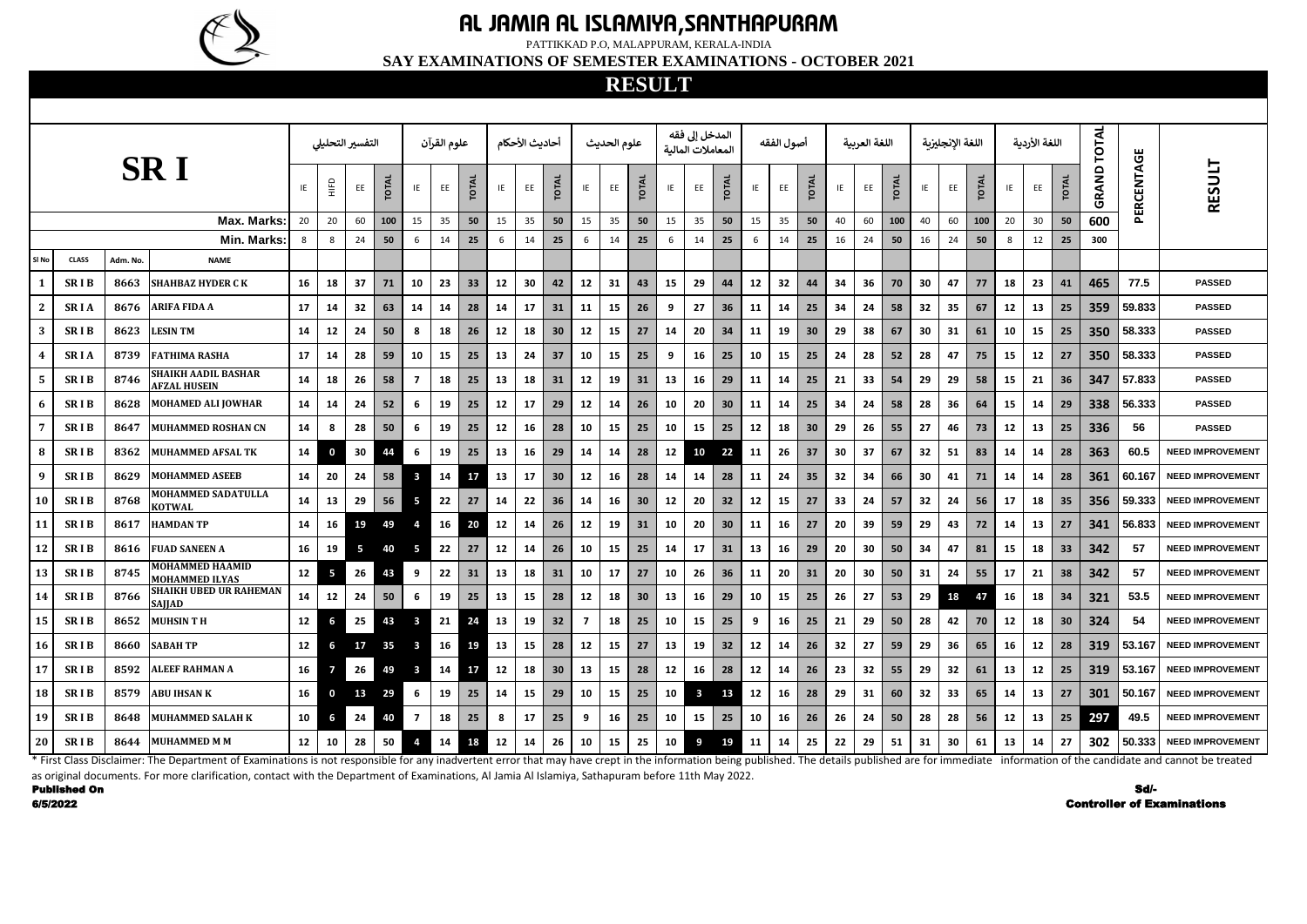|          |                     |          |                                                                                                                                                                                                                                |    |                                                       | التفسير التحليلى |              |      | العقيدة |             |    | فقه المعاملات   |             |    | فقه الجنايات |             |           | أصول الفقه |              |    | السياسة الشرعية |              |    |    | الإقتصاد الإسلامى |    | اللغة العربية   |             |    | اللغة الإنجليزية |              |     | უ<br>ს          |                                   |
|----------|---------------------|----------|--------------------------------------------------------------------------------------------------------------------------------------------------------------------------------------------------------------------------------|----|-------------------------------------------------------|------------------|--------------|------|---------|-------------|----|-----------------|-------------|----|--------------|-------------|-----------|------------|--------------|----|-----------------|--------------|----|----|-------------------|----|-----------------|-------------|----|------------------|--------------|-----|-----------------|-----------------------------------|
|          |                     |          | <b>SRII</b>                                                                                                                                                                                                                    |    | $\mathop{\underline{\mathsf{H}}}\limits_{\mathsf{H}}$ | EE               | <b>TOTAL</b> |      | EE      | <b>OTAL</b> |    | EE              | <b>OTAL</b> |    | EE           | <b>OTAL</b> | IE        | EE         | <b>TOTAL</b> |    | <b>EE</b>       | <b>TOTAL</b> |    | EE | <b>TOTAL</b>      |    | EE              | <b>TOTA</b> | IE | EE               | <b>TOTAL</b> |     | <b>ATA</b><br>ய | RESUL'                            |
|          |                     |          | Max. Marks:                                                                                                                                                                                                                    | 20 | 20                                                    | 60               | 100          | 15   | 35      | 50          | 15 | 35              | 50          | 15 | 35           | 50          | 15        | 35         | 50           | 15 | 35              | 50           | 15 | 35 | 50                | 40 | 60              | 100         | 40 | 60               | 100          | 600 | ш               |                                   |
|          |                     |          | Min. Marks:                                                                                                                                                                                                                    |    | 8                                                     | 24               | 50           | 6    | 14      | 25          |    | 14              | 25          |    | 14           | 25          | - 6       | 14         | 25           |    | 14              | 25           | 6  | 14 | 25                | 16 | 24              | 50          | 16 | 24               | 50           | 300 |                 |                                   |
| Sl No    | <b>CLASS</b>        | Adm. No. | <b>NAME</b>                                                                                                                                                                                                                    |    |                                                       |                  |              |      |         |             |    |                 |             |    |              |             |           |            |              |    |                 |              |    |    |                   |    |                 |             |    |                  |              |     |                 |                                   |
|          | <b>SRIIB</b>        |          | 8335 AHAMMED NAFIH VK                                                                                                                                                                                                          | 17 | 16                                                    | 27               | 60           | 13   | 18      | 31          | 13 | 18              | 31          | 8  | 17           | 25          | 14        | 22         | 36           | 12 | 30              | 42           | 13 | 25 | 38                | 38 | 31              | 69          | 32 | 38               | 70           | 402 | 67              | <b>PASSED</b>                     |
|          | SRII B              |          | 8373 NISHAD VK                                                                                                                                                                                                                 | 16 |                                                       | 41               | 61           | 12   | 14      | 26          | 13 | 18              | 31          |    | 16           | 25          | 12        | 24         | 36           | 12 | 22              | 34           | 14 | 25 | 39                | 38 | 37 <sup>1</sup> | 75          | 32 | 47               | 79           |     | 406 67.66667    | <b>NEED IMPROVEMENT</b>           |
|          |                     |          | $SRII A$   8412   RANA FIROS                                                                                                                                                                                                   | 17 | 13                                                    | 29               | 59           | 11   | 14      | 25          | 13 | 27              | 40          | -9 | 16           | 25          | 13        | 22         | 35           |    | 22              | 26           | 13 | 24 | 37                | 29 | 28              | 57          | 36 | 45               | 81           |     | 385 64.16667    | <b>NEED IMPROVEMENT</b>           |
|          | <b>SRIIB</b>        |          | 8356 MOHAMED RASIH PC                                                                                                                                                                                                          | 15 | $\mathbf 0$                                           | 30               | 45           | 11   | 22      | 33          | 12 | 16              | 28          | 11 | 17           | 28          | 13        | 19         | 32           | 13 | 19              | 32           | 14 | 26 | 40                | 30 | 36              | 66          | 31 | 43               | 74           | 378 | 63              | <b>NEED IMPROVEMENT</b>           |
|          | <b>SRIIA</b>        |          | 8984   AMINA SHAJI                                                                                                                                                                                                             | 18 | 15                                                    | 24               | 57           | 10 l | 10      | 20          | 14 | 15 <sub>1</sub> | 29          | 8  | 17           | 25          | 12        | 16         | 28           | 14 | 20              | 34           | 13 | 14 | 27                | 30 | 27 <sub>1</sub> | 57          | 33 | 41               | 74           | 351 | 58.5            | <b>NEED IMPROVEMENT</b>           |
|          | <b>SRIIA</b>        |          | 8325 SUMAYYA NAJEEHA M                                                                                                                                                                                                         | 12 | 16                                                    | 44               | 72           |      | 14      | 15          | 12 | 28              | 40          |    | 22           | 23          | <b>13</b> | 26         | 39           |    | 33              | 37           | 11 | 28 | 39                |    | 30 <sup>1</sup> | 32          |    | 43               | 44           | 341 | 56.83333        | <b>NEED IMPROVEMENT</b>           |
|          |                     |          | * First Class Disclaimer: The Department of Examinations is not responsible for any inadvertent error that may have crept in the information being published. The details published are for immediate information of the candi |    |                                                       |                  |              |      |         |             |    |                 |             |    |              |             |           |            |              |    |                 |              |    |    |                   |    |                 |             |    |                  |              |     |                 |                                   |
| 6/5/2022 | <b>Published On</b> |          | original documents. For more clarification, contact with the Department of Examinations, Al Jamia Al Islamiya, Sathapuram before 11th May 2022.                                                                                |    |                                                       |                  |              |      |         |             |    |                 |             |    |              |             |           |            |              |    |                 |              |    |    |                   |    |                 |             |    |                  |              |     | Sd/-            | <b>Controller of Examinations</b> |
|          |                     |          |                                                                                                                                                                                                                                |    |                                                       |                  |              |      |         |             |    |                 |             |    |              |             |           |            |              |    |                 |              |    |    |                   |    |                 |             |    |                  |              |     |                 |                                   |

6/5/2022



## **AL JAMIA AL ISLAMIYA,SANTHAPURAM**

PATTIKKAD P.O, MALAPPURAM, KERALA-INDIA

**SAY EXAMINATIONS OF SEMESTER EXAMINATIONS - OCTOBER 2021**